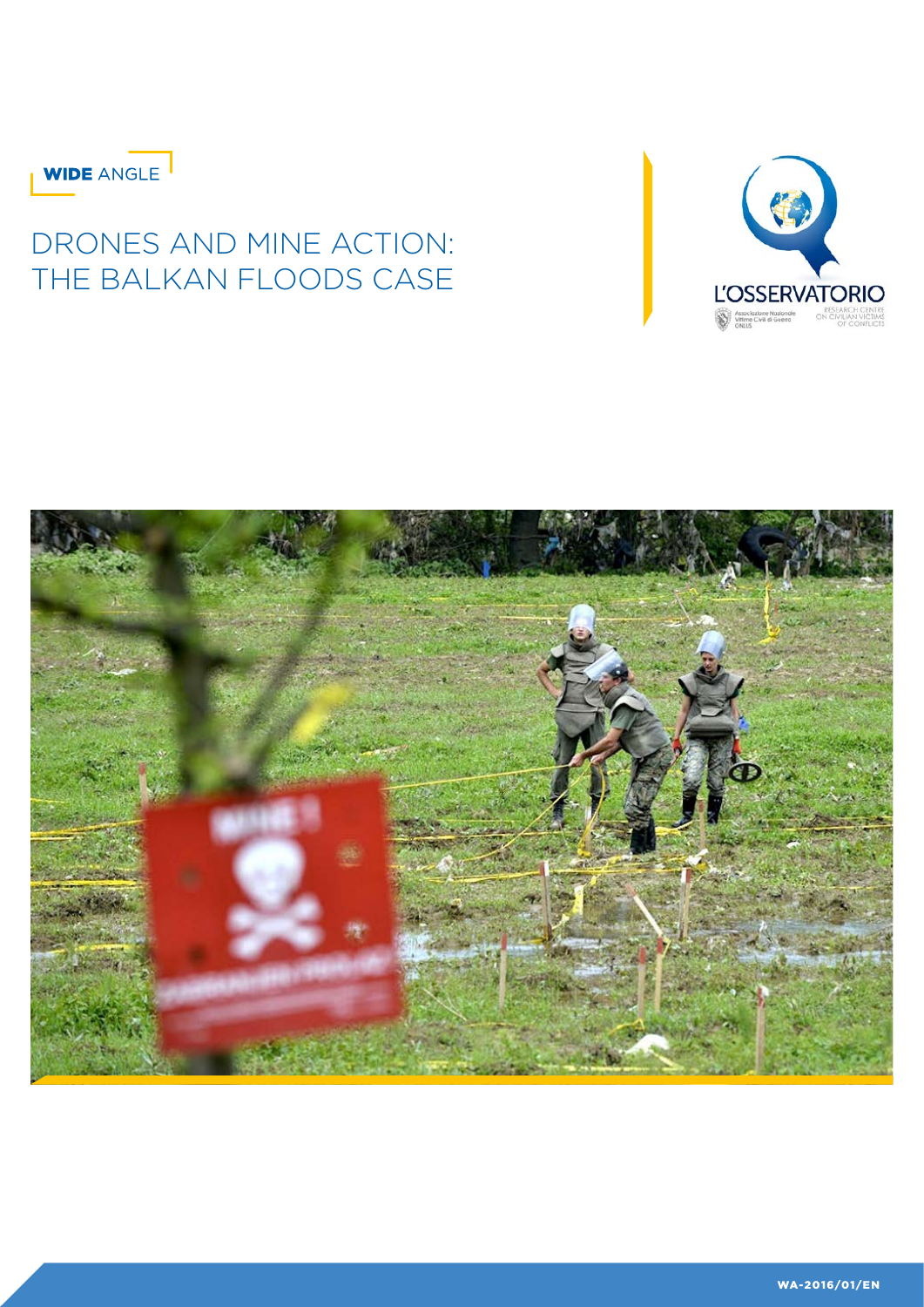## Author: **Giulio Coppi**

Humanitarian Innovation Fellow

The Institute of International Humanitarian Affairs, Fordham University (New York)

Translation: **Allegra Mostyn-Owen** (UN online volunteer)

Editing: **Sorayya Khan** (UN online volunteer)

Graphic design: **Vilma Luiz** and **Danilo Coelho Nogueira** (UN online volunteers) Illustration on the cover: copyright AP Photo / Sulejman Omerbasic

Copyright © 2016 Associazione Nazionale Vittime Civili di Guerra ONLUS (ANVCG) L'Osservatorio – Research centre on civilian victims of conflicts Via Marche, 54 00187 Rome – Italy

For further information and feedback, please contact:

## @OsservatorioOrg

- Losservatorio.org
- info@losservatorio.org

This research paper is an independent publication commissioned by ANVCG/L'Osservatorio. The analysis, conclusions and recommendations expressed in this document do not necessarily reflect the official position of ANVCG/L'Osservatorio. Textual material may be freely reproduced with proper citation and/or attribution to the author and editor.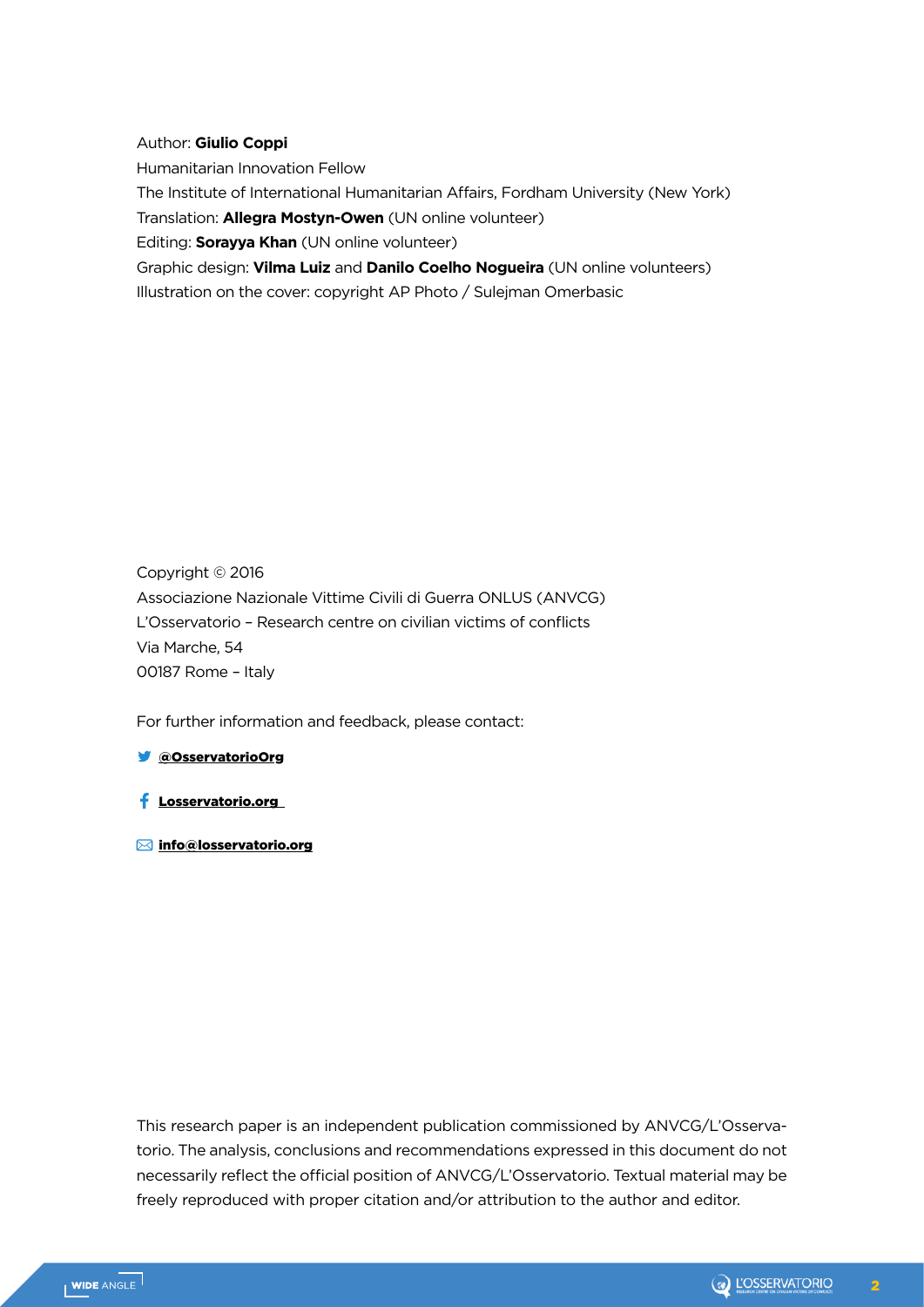This paper examines a practical and innovative example of the use of drones in support of mine clearance operations in the context of the humanitarian response to the Balkan floods of Spring 2014. This experience, a milestone in the development of unmanned technologies for humanitarian purposes, is in a geographical area no longer marked by conflict but on the path of recent migration and refugee routes. It is the first example of the use of drones for mine clearance operations following a natural disaster. The risk posed by the return of populations displaced by the floods towards zones which are now contaminated by unexploded devices, and the re-opening of migratory corridors through poorly-controlled rural areas calls for particular attention to be paid to the speed of evaluation of and intervention in the areas at risk.

This research focuses on the activities performed by drones in emergency situations in relation to traditional methods of mine clearance, in order to then review the impact made by drones and analyse the conclusions drawn by experts from this experience. Whilst underlining the vast potential for development, this analysis of the humanitarian use of drones highlights their advantages in terms of reduced costs, portability and the variety of possible uses on the ground, especially where operations are dangerous and have difficult access. A purely empirical approach concerning the role of unmanned or remote-controlled devices has therefore been adopted.

In the last few years, the use of unmanned aerial vehicles, commonly known as drones, has played a major part in the debate about the prospects and limits of the use of technology in the humanitarian field. Known in the international arena for their military use, and in particular for the selective elimination of highly strategic objectives, drones suffer from a widespread unfavourable perception which inhibits their application in the humanitarian sphere. In spite of this, recent successes in responding to natural disasters and the overwhelming commercial success of drones are progressively weakening this stigmatization. The value of case studies carried out in Balkan countries like Croatia and Bosnia-Herzegovina also lies in contributing to the debate on the basis of factual and quantifiable elements. In this way, distance can be taken from partisan positions and informed strategic choices can be made.

**Keywords:** Drones, UAV, Mines, Demining, Technology, Balkans, Migration, Croatia, Bosnia Herzegovina, Innovation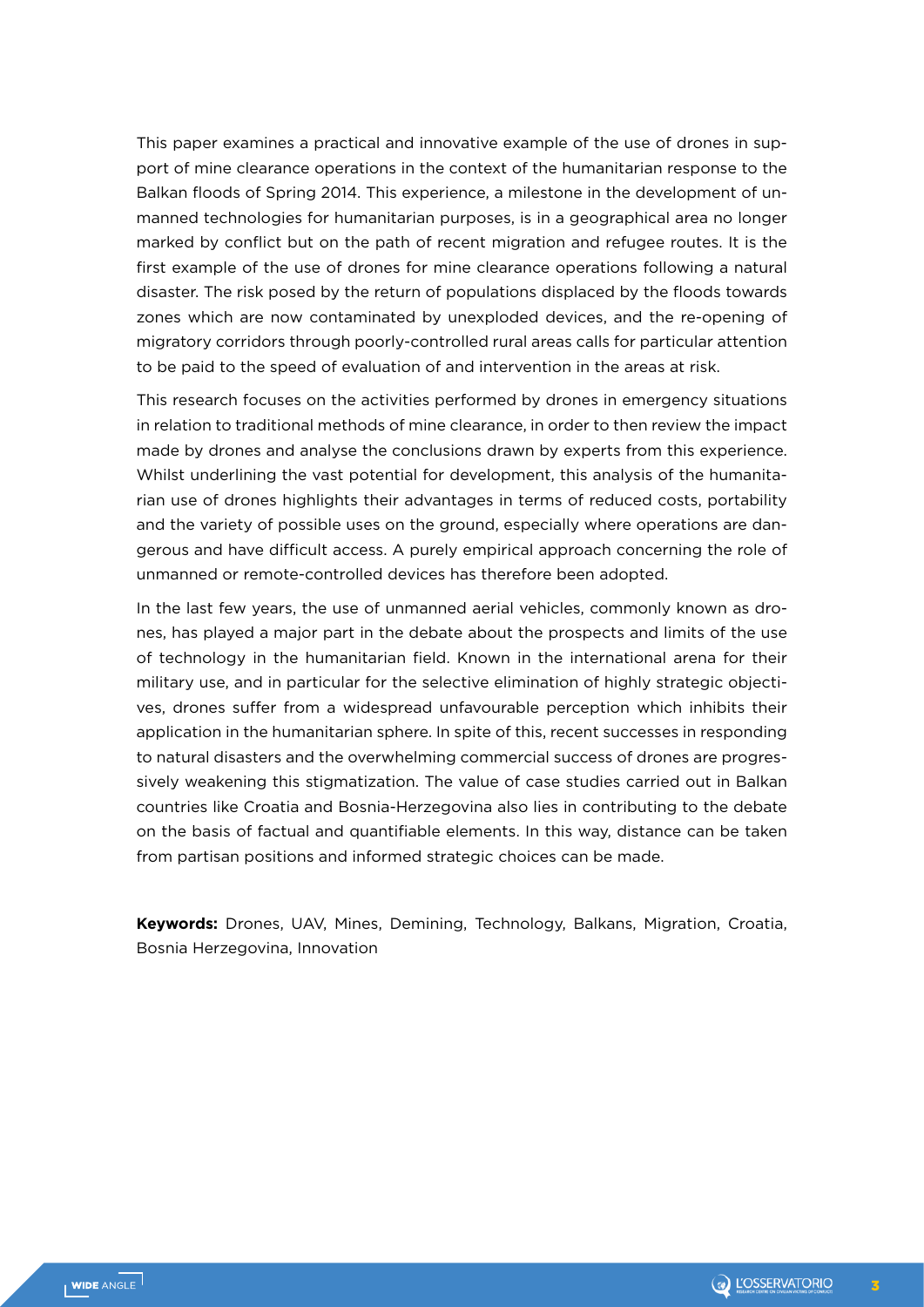# **Contents**

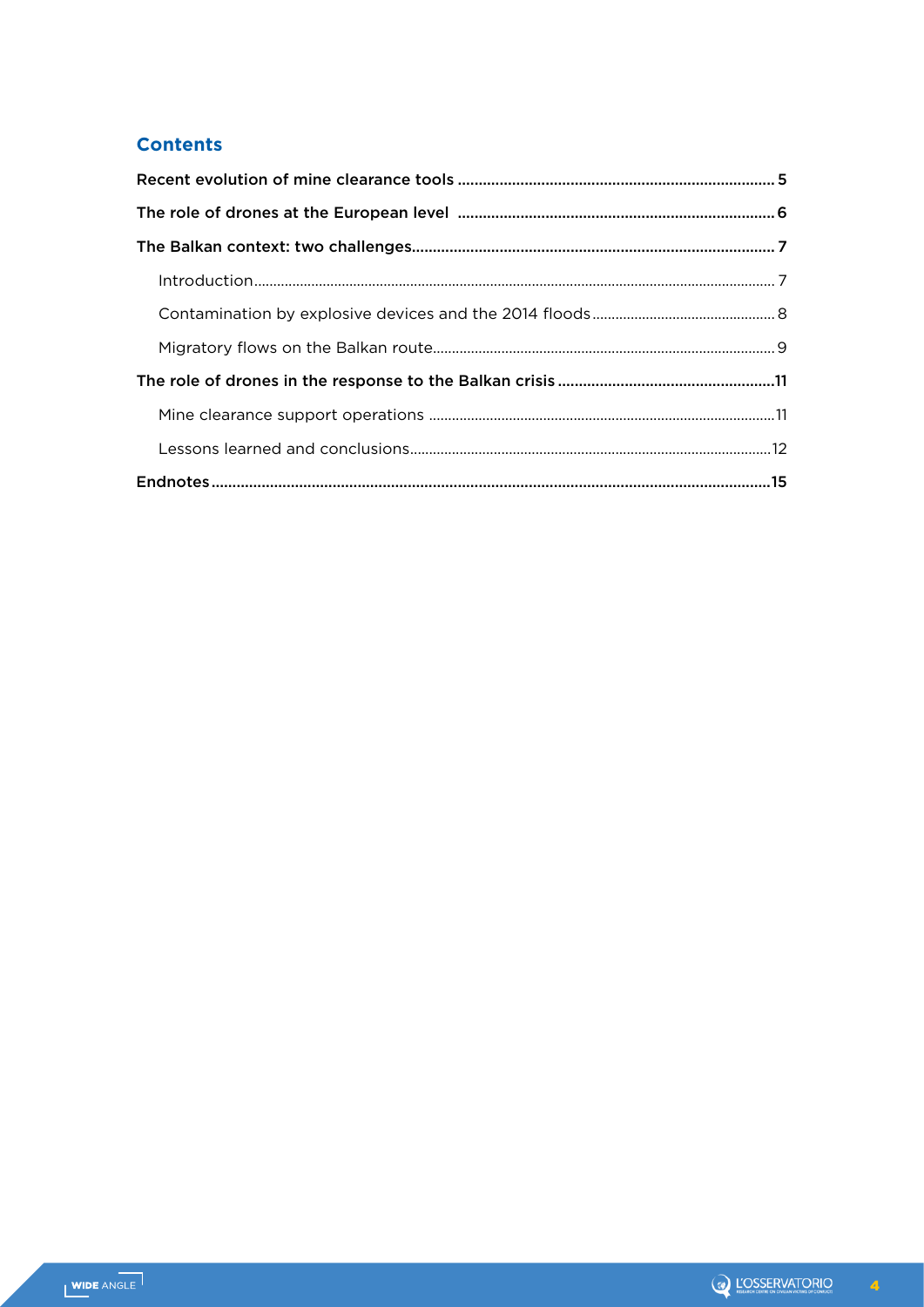## **Recent evolution of mine clearance tools**

With the entry into force in 1999 of the International Convention on the Prohibition of the Use, Stockpiling, Production and Transfer of Anti-Personnel Mines and on their Destruction (also known as the Ottawa Treaty), the signatory states committed to working together in demining all contaminated territories by 2009. This objective was reached by two-thirds of the signatory states and, instead of diminishing over time, the number of unexploded devices has increased consistently since 2013 due to the new conflicts arising in Africa, the Middle East and Asia; furthermore, the emergence of so-called "improvised explosive devices", which are unpredictable and often undetectable by traditional mine clearance procedures, has slowed down mine clearance operations even further.<sup>1</sup> Faced with such dynamics, radical change in favour of less expensive and more efficient practices has become an imperative at international level.

In 2011, the European Union devoted considerable resources to supporting not only mine clearance operations but also technological research and development in the sector. Two major projects were born from this initiative, the first co-ordinated by Airbus Defence/Space SAS (D-Box), and the second by the Royal Military Academy of Belgium (Tiramisu, from the English acronym Toolbox Implementation for Removal of Anti-Personnel Mines, Submunitions and UXO). The Tiramisu project, formed by 26 partners from 11 European countries and from Japan, had as its main goal to equip mine-clearers with new instruments for the planning, removal and reclamation of the contaminated territories.

The project was structured in 10 modules to be completed in 2015. One module, focusing on remote sensing and on decisional support systems, aimed to improve the tools used to prioritize areas at risk, and was designed to maximize the efficiency of the other modules in the programme. In contrast, another module was aimed at developing non-technical tools for removal, encompassing those tools based on the identification of indicators which reveal the probable presence of explosive devices: the function of this module was above all tied to facilitating the release of land to its population. Furthermore, two complementary modules were dedicated to the development of advanced systems of ground-level recognition (by metal detector, terrestrial radar penetration and manually or remote-controlled chemical sensors on terrestrial platforms) and for short ranges by micro or mini drones, or aerial biosensors (for instance, honey bees).<sup>2</sup>

In the course of the first year, the Tiramisu project began developing; it reviewed a series of tools for the management of territorial data, the acquisition of satellite data, and the management of mine clearance operations based on the information supplied by the first two systems. Notable progress was made in various sectors, including the development of detectors on terrestrial robotic platforms and, following a number of tests in Croatia, even the use of honey bees as explosives detectors. However, the project recorded much more modest results concerning the development of sensory instruments. These instruments proved sufficiently efficient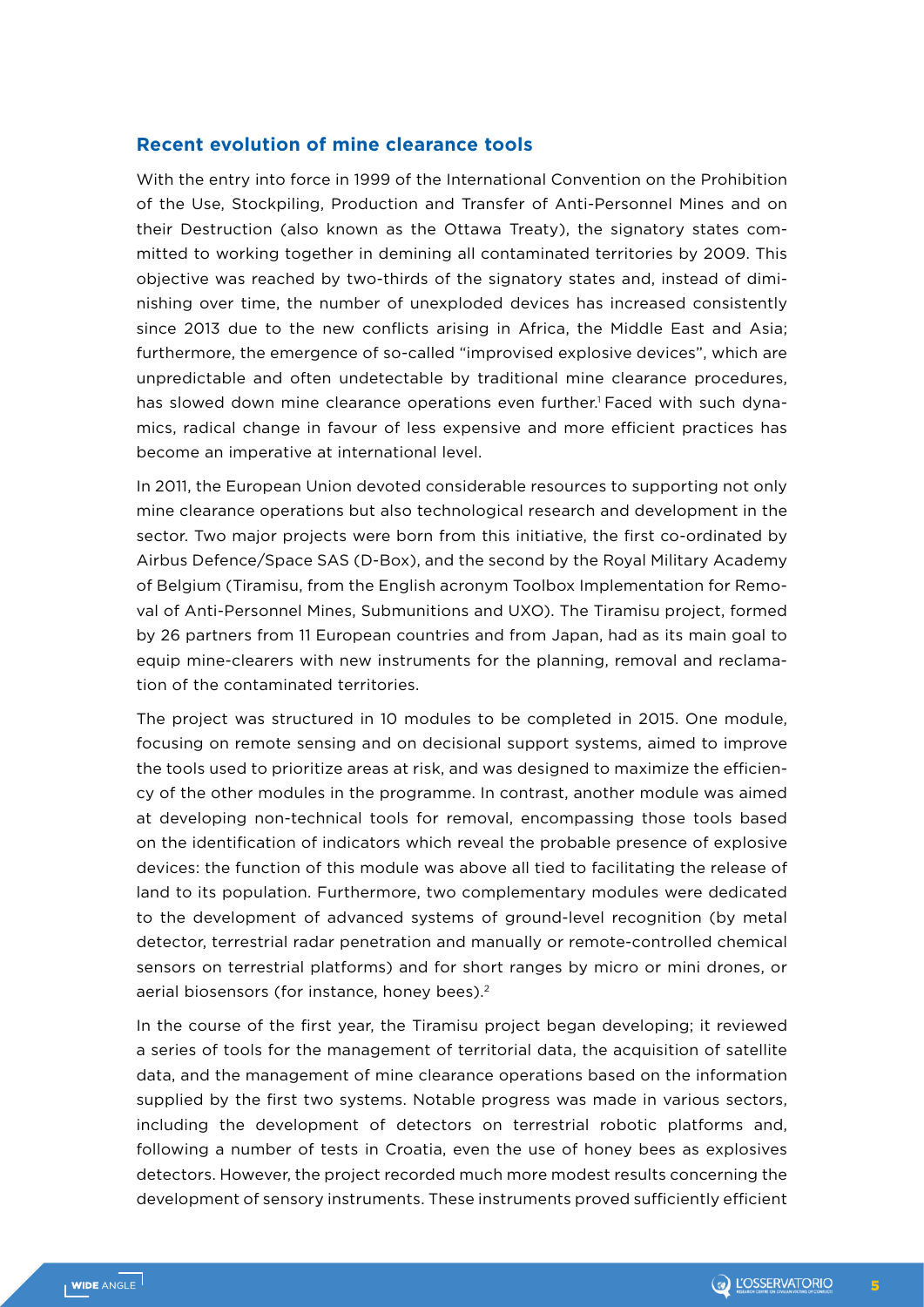in the identification of medium and large-scale devices, but their real value in the detection of devices of smaller size or lesser density remains to be seen. Previous studies had already confirmed that the combined use of new sensory instruments alongside electromagnetic inductive sensors (EMI's) like the metal detectors of new systems of terrestrial radar penetration, can considerably improve performance in the detection of devices with a low metallic composition even in highly mineralized terrain.<sup>3</sup> Whilst the new prototypes for georadar, hyperspectral imaging,<sup>4</sup> chemico -aromatic sensors5 currently being developed hold out promise, they are not yet capable of guaranteeing a level of accuracy and portability which would allow them to be substituted for the systems currently in place. Drone research therefore points towards improving the performance of drones themselves as facilitators of this integrated approach, and aims towards developing new systems for the deployment of sensory solutions complementary to traditional instruments.

# **The role of drones at the European level**

After emerging and evolving in the military sphere from initial attempts to develop unmanned vehicles and devices,<sup>6</sup> the application of unmanned or autonomous aerial vehicles (better known as drones owing to the sound made by the worker bee) has in recent times extended first to the commercial sector and then only later to the humanitarian one. Despite the fact that drones only recently became part of the technological portfolio of humanitarian tools, they have rapidly established themselves as one of the most promising instruments thanks to their flexibility of use and their capacity for overcoming one of the major obstacles that had prevented the full realization of terrestrial robotics projects, namely the need to operate in rough or rubble-ridden ravaged terrain. After an initial period of reflection among experts in the field on finding ways to avoid problems of perception tied to the use of technology with such strong military associations, drones rapidly found their role in humanitarian intervention first in disaster response, and later also in damage evaluation operations. Demining is still one of the areas in which the role of drones remains speculative and uncertain.

In order to study the potential limits and possibilities of such solutions, and to develop a set of tools appropriate for the intervention teams, a number of drones were evaluated and acquired during the Tiramisu project and one of these is currently being tested for use in demining. One of the main objectives of the programmes was indeed to improve aerial technologies in support of tactical systems (Advanced Intelligence Decision Support System, AIDSS) used by mine clearance squads in zones suspected of contamination. The introduction of new techniques (marked by the transformation of AIDSS into T-AIDSS, where the added T indicates the new model developed by the Tiramisu programme) should allow for the identification of new areas suspected of contamination over which no previous data exists without requiring an exploratory role for mine-clearers,<sup>7</sup> thus reducing risks, costs and delay.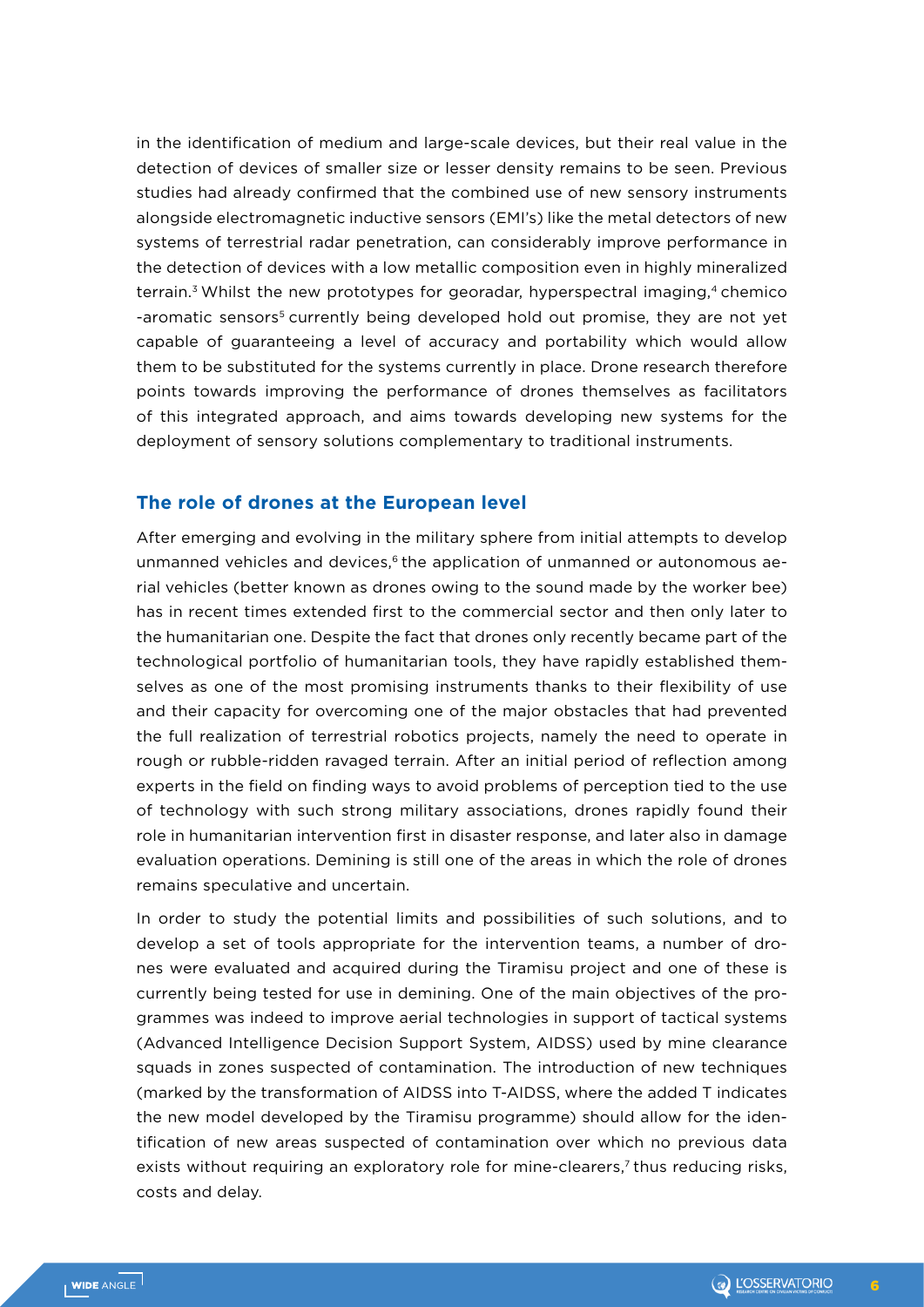In 2012, the ICARUS programme, promoted by the European Union to develop strategies and technologies for relief operations using pilotless means<sup>8</sup> and formed by a consortium of 24 technical partners at European level, was added to the initiatives already underway to create an understanding of the real impact made by the introduction of drones in humanitarian action. After years of study and tests on the ground, the European project allowed for not only the improvement of numerous autonomous mechanisms of terrestrial, maritime and aerial relief, but it also demonstrated how such systems can improve by integrating their respective systems. The notable progress achieved was highlighted by the many acknowledgements received by members of the consortium in the 2015 edition of the Eurathlon, a sector-specific competition dedicated to control operations of autonomous vehicles out of the line of sight. The potential for the role of drones, already defined as extraordinary in the conclusions of the Tiramisu project, was confirmed by the preliminary results of the Icarus programme<sup>9</sup> and by the introduction of drones in the context of the relief operations in the Balkans following the floods of May 2014.10

In the light of these excellent results, the European Commission's Humanitarian Aid and Civil Protection Agency (ECHO) recently commissioned the Swiss Foundation for Mine Action and CartONG to carry out a biennial study intended to consolidate the different practices and technologies for the use of drones in humanitarian actions.<sup>11</sup> Conclusions are expected in 2017, and the initiative has already produced some case studies, field tests and seminars dedicated to various tactical and operative aspects; in particular, it has highlighted the value added of using aerial solutions for mapping purposes. This 'Drones for Humanitarian Action' programme has in the course of its analysis devoted special attention to the Balkan intervention, treating this evidence as a study case of particular relevance.12

# **The Balkan context and the use of drones for humanitarian ends: two challenges**

#### Introduction

ccording to the latest estimates dating from 2015, the Balkan region, which includes Bosnia-Herzegovina and Croatia, remains one of the areas with the highest number of landmines. In particular, Bosnia-Herzegovina is to date one of the countries most contaminated by landmines in the world. The zones suspected of contamination amount to 1,176.50 km2 or 2.3% of the country's total surface area. The authorities have identified 1,417 communities as being at risk out of a total of about 540,000 inhabitants (15% of the total population), endangered by the presence of 120,000 landmines and explosive fragments which have yet to be found. Since 1996, a total of 1,732 people fell victim to incidents relating to mines or explosive fragments, out of which 603 were fatalities. In 2015, in Bosnia-Herzegovina alone there were 4,500 mine clearance projects awaiting implementation.13 The zones at risk or identified as mined are mainly concentrated along the borders and the internal fronts of the Balkan conflict, as shown in Figure 1.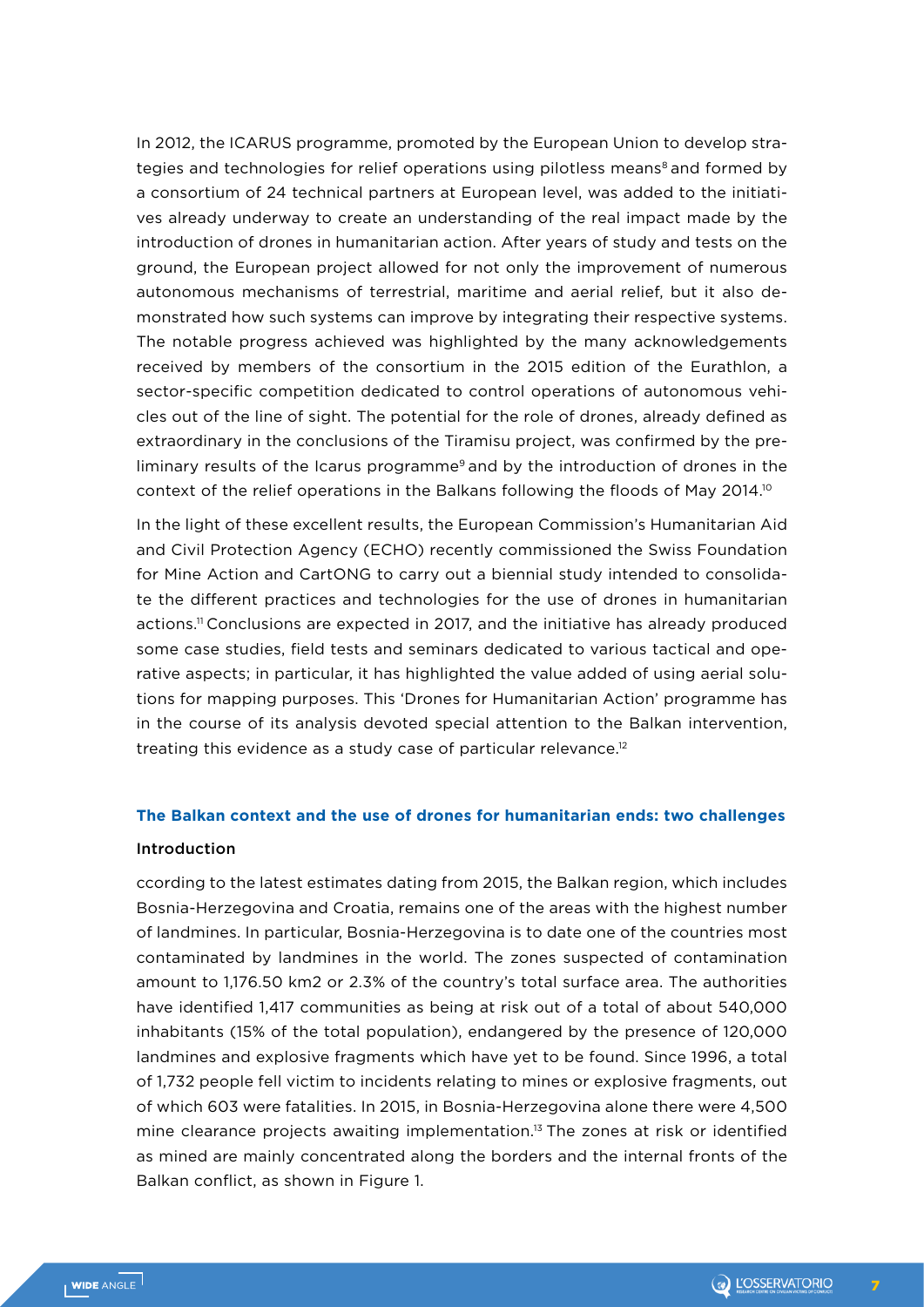

## Contamination by explosive devices and the 2014 floods

Between 13 and 18 May 2014, cyclone Tamara/Yvette brought about the worst floods in Bosnia-Herzegovina, Croatia and Serbia in 120 years. In total, the zones flooded in a short space of time were estimated to extend 831.4 km<sup>2</sup>, of which 48.96 km<sup>2</sup> were considered potentially contaminated by mines or explosive devices.14 As shown in Figure 2, the flooded areas largely coincide with the zones identified as being contaminated or at risk of contamination. The heavy rains, landslides, and the overflowing of rivers and torrents affected the mined terrain in the region, thus changing the pattern of contamination by explosives as understood prior to the floods.<sup>15</sup> In the areas known or reputed to be contaminated alone, a total of 35 landslides transformed local hydrogeological structures to the point that all identification references were lost<sup>16</sup> and the positions of landmines were substantially changed. For example, the explosive device which was displaced the farthest was found more than 23 km from its point of origin,<sup>17</sup> which makes it easy to understand why the United Nations estimated that 70% of the area affected by flooding could now be considered contaminated.<sup>18</sup> The Mine Action Centre Bosnia and Herzegovina (BHMAC)<sup>19</sup> quickly realized the risk of displacement of explosive devices to new locations, and the increased danger to returning local populations afflicted by the natural disaster but unaware of the new situation of contamination. Conscious of the need for immediate action, the BHMAC went into action in response to the emergency upon the request of the Commission for National Mine Clearance.

From 15 May 2014, BHMAC conducted a series of communication and monitoring initiatives with the aim of preventing accidents and preparing rapid intervention to ensure security in the areas at risk. Following preliminary investigations, BHMAC identified certain priority micro-areas needing mine clearance, emergency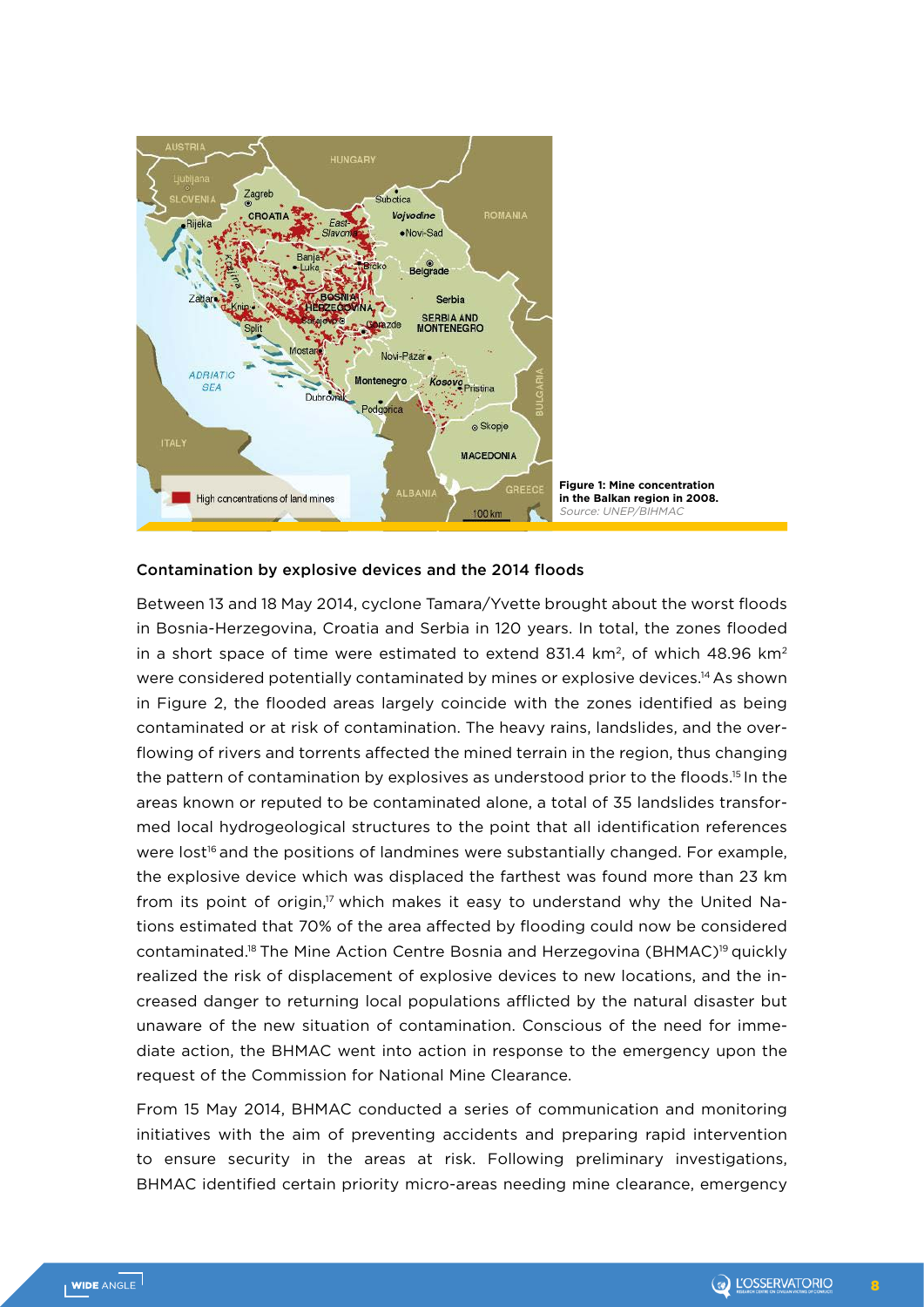demarcation and urgent terrestrial surveying.20 In the hours following the end of the rains, the local intervention groups carried out mine clearance operations in 28 localities in a total area of some 555,000 m<sup>2</sup>, identifying and destroying 47 antipersonnel mines and 26 explosive fragments. The accredited intervention groups intervened in 4 cities and 41 municipalities in Bosnia-Herzegovina, recovering and destroying 1,266 explosive fragments, 140 landmines and more than 42,488 small calibre cartridges.<sup>21</sup>



#### Migratory flows on the Balkan route

The Balkan route has been a very popular path for entry into the European Union since 2012, when restrictions relative to the Schengen visa were made less stringent for the five countries in the region, namely Albania, Bosnia-Herzegovina, Montenegro, Serbia and the Republic of Macedonia. Following the deterioration in security conditions in wide areas of the Middle East and East Asia, some 20,000 people crossed the Hungarian border illegally in 2013. In reaction, the Hungarian authorities immediately tightened controls at the frontiers and modified the laws regulating entry into their country, thereby obtaining a temporary reduction of migratory flows in the area. In 2014, following an intensification in conflicts, the number of migrants, above all Syrians and Somalis, significantly increased. Specifically, numbers increased due to the irregular movement of nationals from Balkan countries (mainly coming from Kosovo).<sup>22</sup>

Faced with the rise in migratory flows at its borders, together with internal tensions over the management and capacity of its own reception centres as well as internal political pressures, Hungary responded by repeatedly declaring the closure of its borders. This was accompanied by the construction of physical barriers and the reinforcement of military and police forces at the main crossing points. As a consequence, the migrants' route moved eastward towards Bosnia and Croatia (Figure 4). As can be seen in Figure 3, in Croatia in 2015 alone, some 764,000 crossings were logged, representing an increase of 16 times the number for 2014.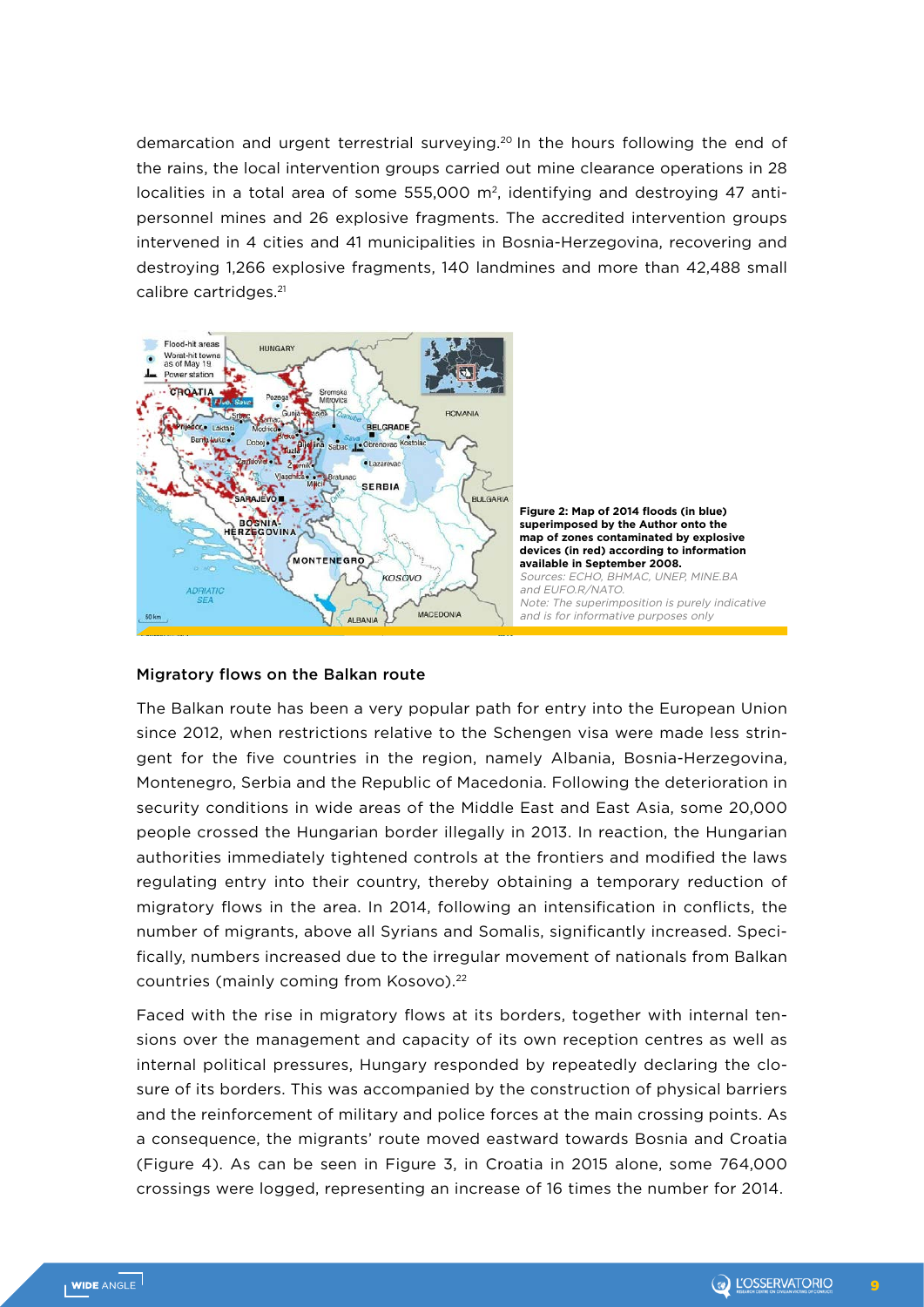

The closure of the traditional Serbia-Hungary migratory axis and the opening of the less tested Serbia-Bosnia/Croatia route also brought an increased risk for refugees and migrants crossing areas potentially contaminated by explosive devices.

Despite the fact that, according to BHMAC, the main regional border crossings do not present any contamination problems,<sup>23</sup> the presence of illegal migratory flows outside the official entry points could expose migrants to the risk of entering mined areas. In normal times, almost all of these minefields are duly marked and signposted, thus reducing the risk of accidents but, due to the floods, BHMAC has been forced to consider all official sign postings in the disaster affected zone as unreliable and thus devoid of value. Consequently, BHMAC has had to face up to yet more pressure in its response: every mine movement had to be traced, verified, documented and the newly contaminated zone had to be marked out before migratory flows could resume crossing the areas affected by the flooding.



**Figure 4: Map of the new Balkan migrant route following the closure of the Hungarian border (detail of original map).**  urce for original map: Gene Thorp/The Washington Post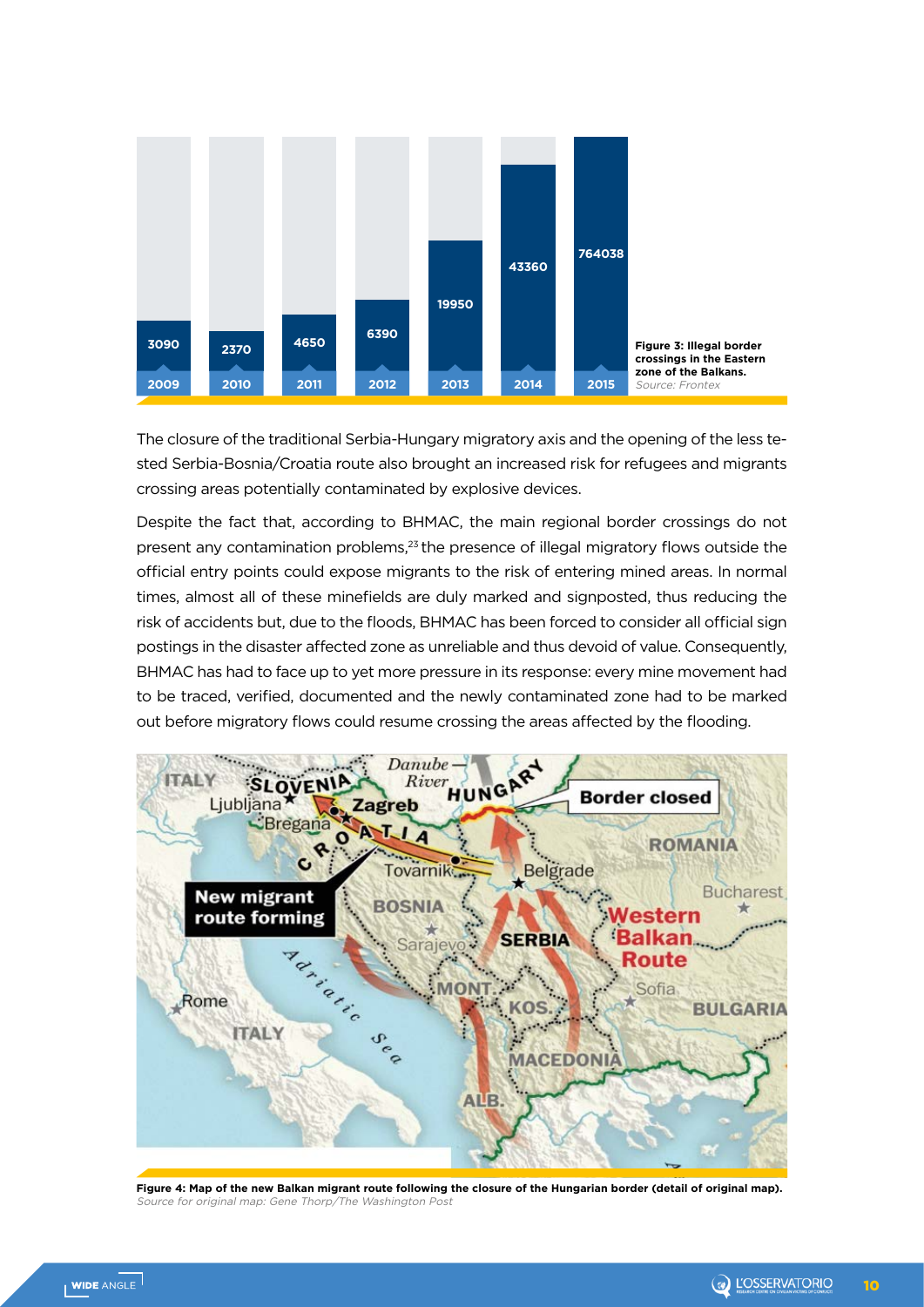## **The role of drones in the response to the Balkan crisis**

#### Mine clearance support operations

The complexity of the Balkan scenario as outlined in the previous section has challenged both national and international response teams with important and atypical choices in terms of resource deployment. At the European level, many European states have responded to requests for assistance from the flooded countries with human or technical resources, notably via coordination of organizations forming part of the EU Civil Protection Mechanism. In particular, the Belgian Royal Military Academy (RMA) has deployed its own rapid support team (Belgian First Aid and Support, B-Fast). The B-Fast team was mobilized mainly to provide assistance in re-establishing access to water to civil and sanitary facilities. By agreement with BHMAC and working in coordination with the Tiramisu and Icarus programmes, the team also continued its efforts in initiating intervention protocols for providing support in mine clearance operations.<sup>24</sup>

Reinforcing the tools already available, which include a Bosnian armed forces Gazelle helicopter, B-Fast provided a MD4-1000 Multicopter drone manufactured by Microdrones, and two sensors: a high resolution photographic camera (Sony NEX-7 24.3 megapixel)25 and a near infrared (NIR) spectroscopy sensor. The model of drone employed has a flying autonomy of up to 88 minutes and a range of some 40 km. The response team manned by personnel from B-Fast and BHMAC logged a total of 20 flights in 13 different localities. Flight times lasted around 25 and 30 minutes on average, and each flight enabled the capture of between 200 and 500 images at a resolution of 2-5 cm over several hundred square metres.<sup>26</sup> In respect of existing legislation and of agreements previously reached with authorities in the course of joint operations, all flights were conducted below an altitude of 150 m within their operators' line of sight, and all operators were equipped with valid licences for flying drones over national territory.

The drones were used in zones where the use of a helicopter would not have been possible or sustainable; they were used to create high resolution 2D or 3D models, limit research zones to a reduced area, as well as to curb the time, costs and risks posed by intervention. Firstly, thanks to their high definition, the images collected were analysed algorithmically in order to carry out initial identification of any landmines which had emerged, or for identifying signs of the possible presence of such objects (Figure 5).



**Figure 5: Identification of mines dislodged by floods and landslides using aerial images.**  Source: ICARUS



**DETECTED:** PMR-3 Yugoslavian anti-personnel stake mine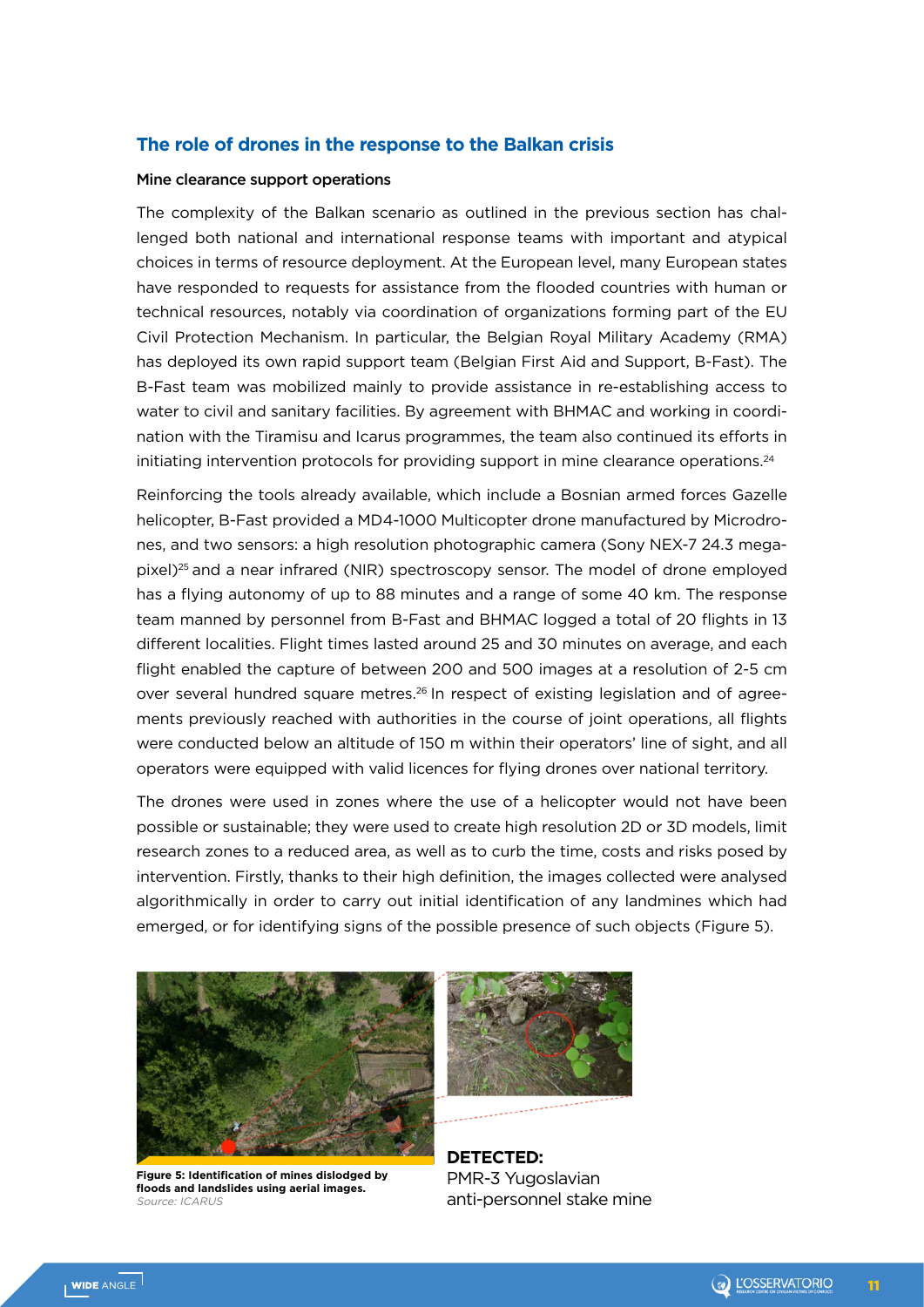Subsequently, the data produced by the flights was processed by the response team and placed at the disposal of Sarajevo University's specialists who, after cross-referencing with information previously culled from "non-technical"27 methods of detection, elaborated complex 3D maps, ortho-photographic projections and digital models of the terrain in order to reconstruct the displacement of the landmines (figure  $6$ ).<sup>28</sup>



**Figure 6: Post-processing and graphic data supplied by drones for the purposes of mine clearance. Left: High-resolution ortho-mosaic of a minefield affected by landslide. Right: the corresponding altimetric digital model.**  Source: ICARUS

## **Lessons learned and conclusions**

The instruments installed on the drones provided information whose value varies considerably according to the specific context of the operation, even in the same geographic region. For example, infrared detection systems analyse changes of temperature between the device and the surrounding ground. However, their usefulness depends on meteorological conditions as well as the size and composition of the device, and they are less reliable when the device is more deeply embedded. In general, this system is compatible with the search for minefields rather than the identification of single explosive devices.29 Instead, data provided by imaging spectroscopy allows for identifying classification and changes in compositional matter of the objects by measuring their specific spectral characteristics.<sup>30</sup>

In the Balkan example, Hyperspectral Sensing has shown itself extremely effective in identifying minefields in Croatia. In Bosnia-Herzegovina, the aim was instead the identification of new locations of small groups of mines dislodged by the 2014 floods. The use of a photographic camera accompanied by a near infrared spectroscopy sensor enabled the intervention teams to observe changes in the ground and to support the mine clearance operations.<sup>31</sup> The choice of strategy and equipment deployed, as well as the specific technical expertise of the personnel thus proved fundamental in enabling the intervention teams to provide the necessary support to the humanitarian effort in the shortest possible time.

The helicopters flew over a much greater area to monitor damage and bring assistance compared to the drones. However, helicopters could not have been used in many of the areas covered by the drone. The drone proved essential for covering a large number of small and scattered minefields (the most extensive area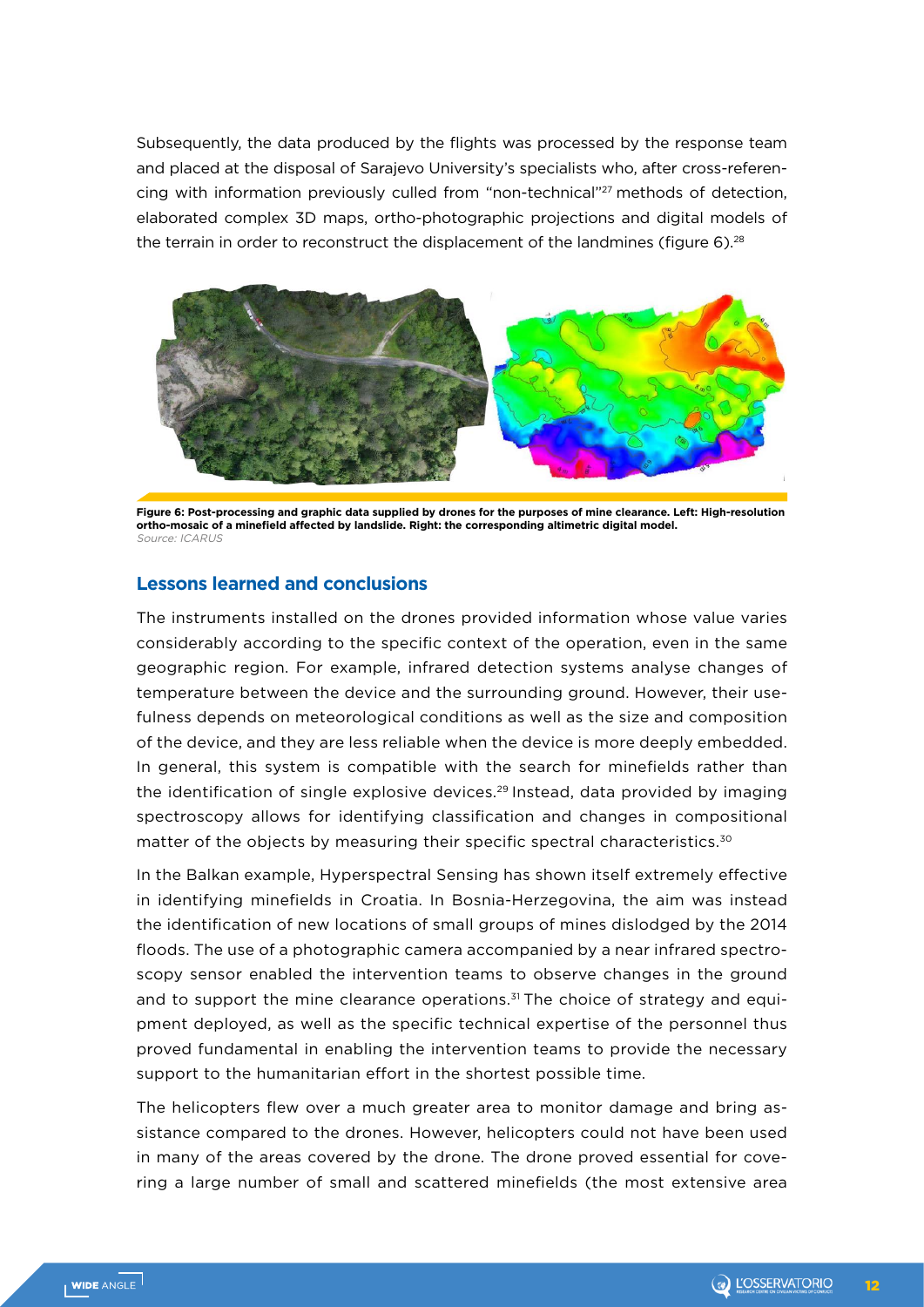covered by the drone measured 2.5 km), and this would have rendered the use of a helicopter excessively costly in terms of time and resources. In contrast to the helicopters, the drone also had the advantage of flying at lower altitudes in greater safety and without causing disturbance to local inhabitants.32 In short, the predominant use of helicopters in the context of the floods is attributable to the simultaneous execution of classic operations of research and relief, as well as to the limited availability of drones and qualified operators on the ground rather than to any effective superiority of the technical means. As BHMAC itself has affirmed, the results of rapid mapping realized thanks to drones proved crucial in evaluating damage and identifying the new locations of the numerous explosive devices dislodged by landslides.

In terms of safety and budget, the operation encountered only one incident of a fallen drone which needed repairs costing some €6,000. Yet, even including this sum, the total cost of the drone deployment following the floods came to €15,000 (excluding the costs of personnel provided by the RMA, and local transport and lodging covered by the Bosnian government).<sup>33</sup> It can be seen how costs are considerably lower than those required by the use of helicopters for the same function, not excluding the increased risk posed for crew and for populations over which helicopters fly.

Amongst the most frequent observations about logistical aspects made by the experts involved in these operations, is the importance of including in the intervention teams some local experts whose linguistic, geographic and cultural knowledge is fundamental to the successful development of operations (the B-Fast team was guided by an expert native to the region). The experience in responding to the flooding emergency of the international intervention group also demonstrated the value added of appropriate joint operations between the various teams in countries at risk so as to ensure that members have all the documents necessary to operate in the local context, and that they are familiar with relevant regulations. In this case, for example, the operators already had licences to guide drones in Bosnia, knew the procedures for obtaining the necessary authorisations for bringing equipment into the country and the rules of the national civil aviation authority for the use of unmanned or remote-controlled aircraft.

In conclusion, in operations where access is difficult and even dangerous, the use of drones is advantageous because of lower costs, ease of portability and the variety of possible uses on the ground. Above all, where infrastructure is limited, the fact that drones do not rely on take-off or landing strips makes them an option which is both flexible and efficient. On the basis of the Balkan experience, not only in the study and test phase but also in the course of operations during the emergency, considerable added value emerges from the use of drones in the tactical phase of mine clearance. Monitoring, evaluation, non-technical mapping (namely by the identification of signs compatible with possible ground contamination) and planning occur incomparably faster and more economically thanks to the sup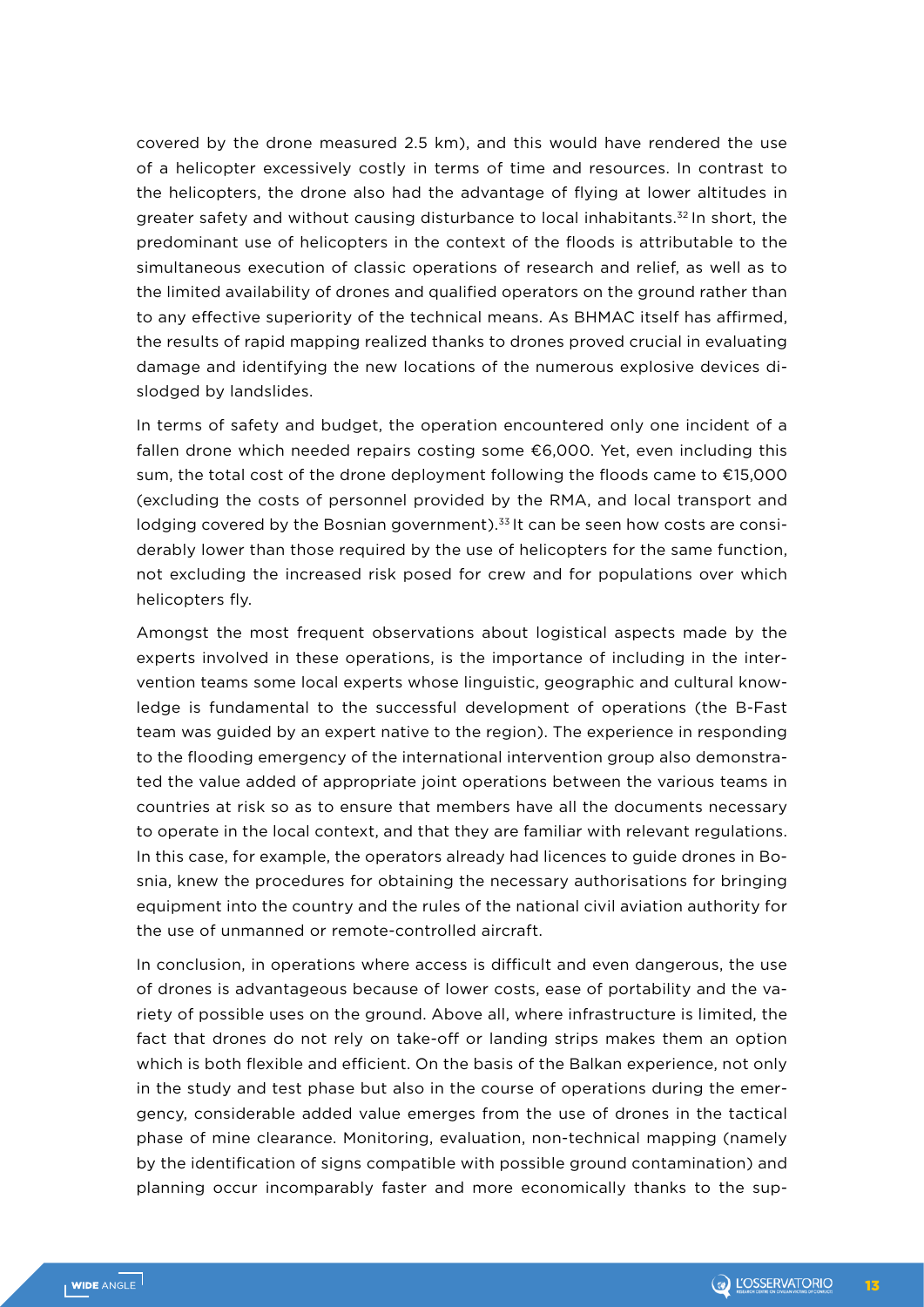port of drones accompanied by appropriate capabilities for post-processing data. Altogether, this also allows the teams on the ground to concentrate on priority operations without having to enter high risk zones unless strictly necessary.<sup>34</sup> A diametrically different argument is to be made regarding operations for the technical identification and neutralization of mines. The current limitations of sensors, their size and respective weight still render necessary the intervention of ground teams equipped with traditional instruments, relegating drones to the role of observation and monitoring of operations as we await new more stable and larger models of drone, and lighter and more accurate sensors even at greater distances above ground.

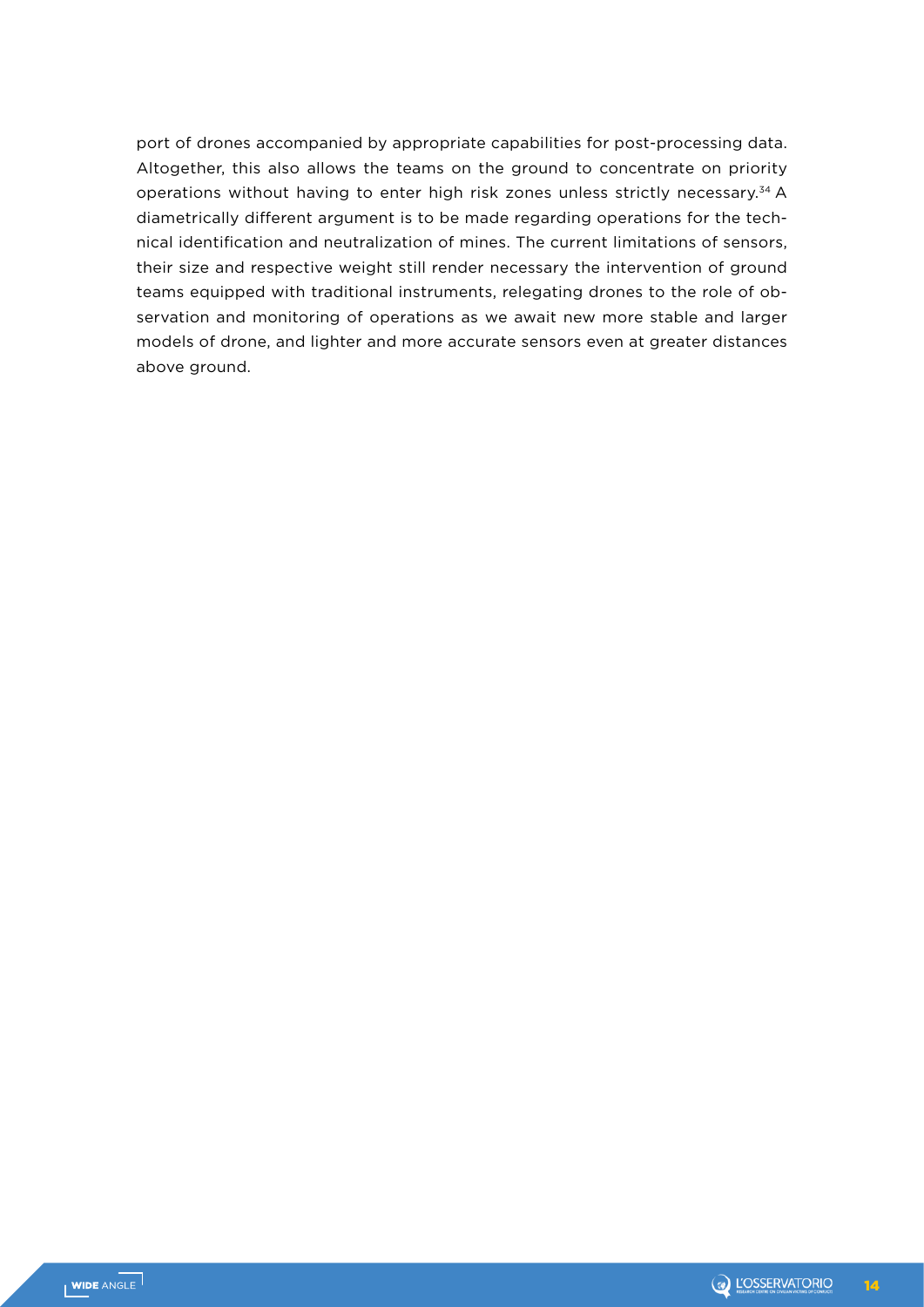# **Endnotes**

1 Yvan Baudoin and Franco Curatella, Towards a Counter – Explosive Hazards Centre of Excellence Focusing on the Implementation of New Mature Hardware and Software Technologies (Bruxelles: FP7 TIRAMISU, D-BOX Project, 2015).

2 Periodic Report Summary – TIRAMISU, Ecole Royale Militaire – Koninklijke Militaire School, Bruxelles (2010).

3 Jun Ishikawa et al., Test and Evaluation of Japanese GPR-EMI dual sensor systems at Benkovac Test Site in Croatia, (Zagabria: Croatian Mine Action Centre, 2006).

4 An integrated system based on digital imaging and spectroscopy.

5 Based on low-voltage light-emitting diodes (LED's) capable of revealing variations tied to vapours containing nitro-aromatic compounds by means of images produced on film [Yue Wang et al., LED Pumped Polymer Laser Sensor for Explosives, Laser & Photonics Reviews, vol 7, no. 6 (2003): L71-L76, doi: 10.1002/lpor.201300072].

6 In 1849, the Austrians attacked the city of Venice using cannon balls loaded with explosive, a practice used also by the Japanese during the Second World War as a weapon of psychological warfare against the United States. With the same aim and at the same time, Nazi Germany was using the much-feared V-1 missiles to strike London.

7 Cedo Matic et al., Analytical Assessment for the Process of Collecting Additional Data on a Suspected Hazardous Area in Humanitarian Demining (Zagreb: CRO-MAC-Centre for testing, development and training Ltd., 2014).

<sup>8</sup> ICARUS is a €17.5M research project funded by the Directorate-General for Enterprise and Industry of the European Commission and aimed at the development of robotic instruments for supporting human crisis intervention teams.

9 In particular, the project produced new models for autonomous and semi-autonomous vehicles for marine, aerial and terrestrial environments, advanced systems of data processing capable of managing the enormous amount of information produced by sensors mounted on such vehicles (big data analysis), and also management systems that allow for the management of numerous vehicles and robots for operational purposes (Multi-Domain Robot Command and Control Station, MDRC2).

10 http://www.fp7-icarus.eu

#### 11 http://drones.fsd.ch/

<sup>12</sup> Patrick Meier, Deploying Drones for Spatial Modeling of Displaced Landmines in Bosnia Erzegovina, in Case Study No.4: Natural Disasters / Acute Emergency / Mapping, ed. Denise Soesilo (Geneva: Drones in Humanitarian Action Initiative, 2016).

<sup>13</sup> Bosnia and Erzegovina Mine Situation - May 2015, BHMAC, Sarajevo (2015), and BHMAC Operational Activities During and After Last Year Natural Disasters in BiH, BHMAC, Sarajevo (2015).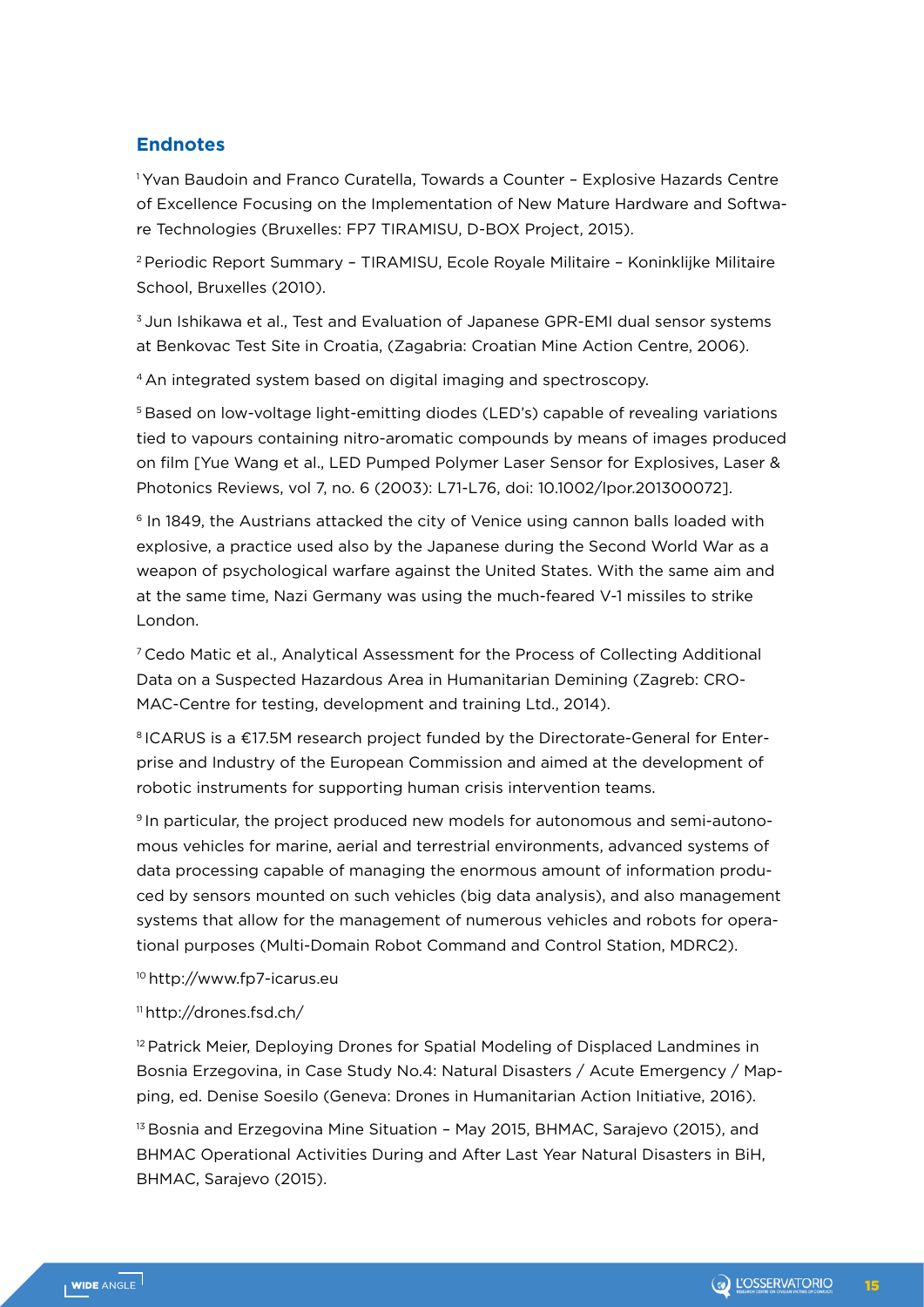<sup>14</sup> BHMAC Operational Activities During and After Last Year Natural Disasters in BiH, BHMAC, Sarajevo (2015).

15 Daria Sito-Sucic and Ivana Sekularac, Five dead as Worst Floods in 120 Years Hit Serbia, Bosnia (Sarajevo/Belgrado: Reuters, 2014).

<sup>16</sup> BHMAC Operational Activities During and After Last Year Natural Disasters in BiH, BHMAC, Sarajevo (2015).

<sup>17</sup> Patrick Meier, Deploying Drones.

18 Christina Carr, Balkan Flooding Exacerbates Landmine Crisis, The Journal of ERW and Mine Action, Issue 18.2 (2014).

19 The Mine Action Centre Bosnia and Herzegovina is the Commission's technical body for mine clearance, recognized by the law on mine clearance in Bosnia-Herzegovina as the central entity with long-term responsibility for the development of action in the sector in the country.

20 Report on Conducted Operational Activities in Removal of Natural Disaster Consequences in B&H in 2014, BHMAC, Sarajevo (2015).

 $21$  Bosnia and Erzegovina Mine Situation - May 2015, BHMAC, Sarajevo (2015), and BHMAC Operational Activities During and After Last Year Natural Disasters in BiH, BHMAC, Sarajevo (2015).

22 Western Balkan route factsheet, Frontex, Warsaw (2016), http://frontex.europa.eu/ trends-and-routes/western-balkan-route/. Last accessed: 8 July 2016.

<sup>23</sup> Links to Maps of Mine Fields Near the Border Crossing Points / Potential Routes of Migrants and Refugees, BHMAC, Sarajevo (2015).

<sup>24</sup> 24 Floodings in Bosnia and Herzegovina, BFAST, Bruxelles, (2014), http://b-fast.be/ en/operations/floodings-bosnia-and-herzegovina. Last accessed: 8 July 2016.

<sup>25</sup> Esad Avdic et al., UAS Deployment and Data Processing of Natural Disaster with Impact to Mine Action in B&H, Case Study: Region Olovo, International symposium on Mine Action HUDEM, Hokkaido (2015). Doi: 10.1109/SSRR.2014.7017670.

<sup>26</sup> Patrick Meier, Deploying Drones.

 $27$  The term "non-technical" refers to the gathering and analysis of data without recourse to direct on-site technical intervention regarding the presence, type, distribution and environmental conditions of contamination by explosive devices. Such operations aim to define more clearly where such contamination is present or absent, and to contribute factual proof towards taking strategic decisions about making land available to the local population (definition adopted by the Tiramisu programme).

<sup>28</sup> Haris Balta et al., UAS Deployment and Data Processing During the Balkans Flooding with the Support to Mine Action (Bruxelles: Royal Military Army, 2015)

29 Lorena Cardona, Jovani Jimenez, Nelson Vanegas, Landmine Detection Technologies to Face the Demining Problem in Antioquia, v. 81, n. 183, (Medellin: DYNA, 2014), p. 115-125.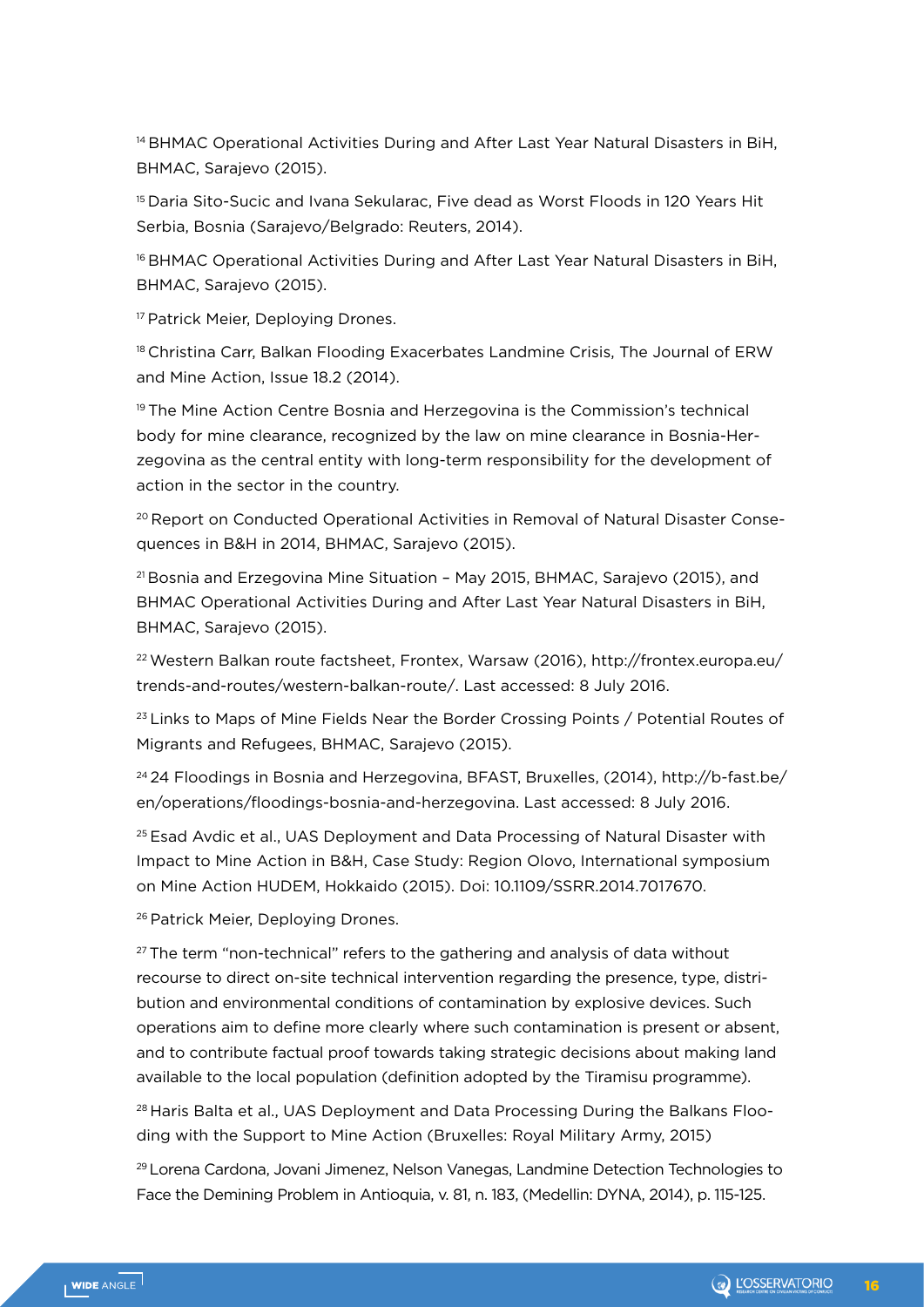30 Silvio Šemanjski, Dubravko Gajski, and Hrvoje Gold, GPS aided INS – Integration and Application in the Croatian Sky (Zagabria: Università di Zagabria, 2008).

31 Yvan Baudoin and Franco Curatella, Towards a Counter- Explosive Hazards Centre of Excellence.

<sup>32</sup> Patrick Meier, Deploying Drones.

33 Patrick Meier, Deploying Drones.

<sup>34</sup> Esad Avdic, Haris Balta and Tamara Ivelja, UAS Deployment and Data Processing of Natural Disaster with Impact to Mine Action in B&H, Case study: Region Olovo, International symposium on Mine Action HUDEM, Hokkaido (2015).